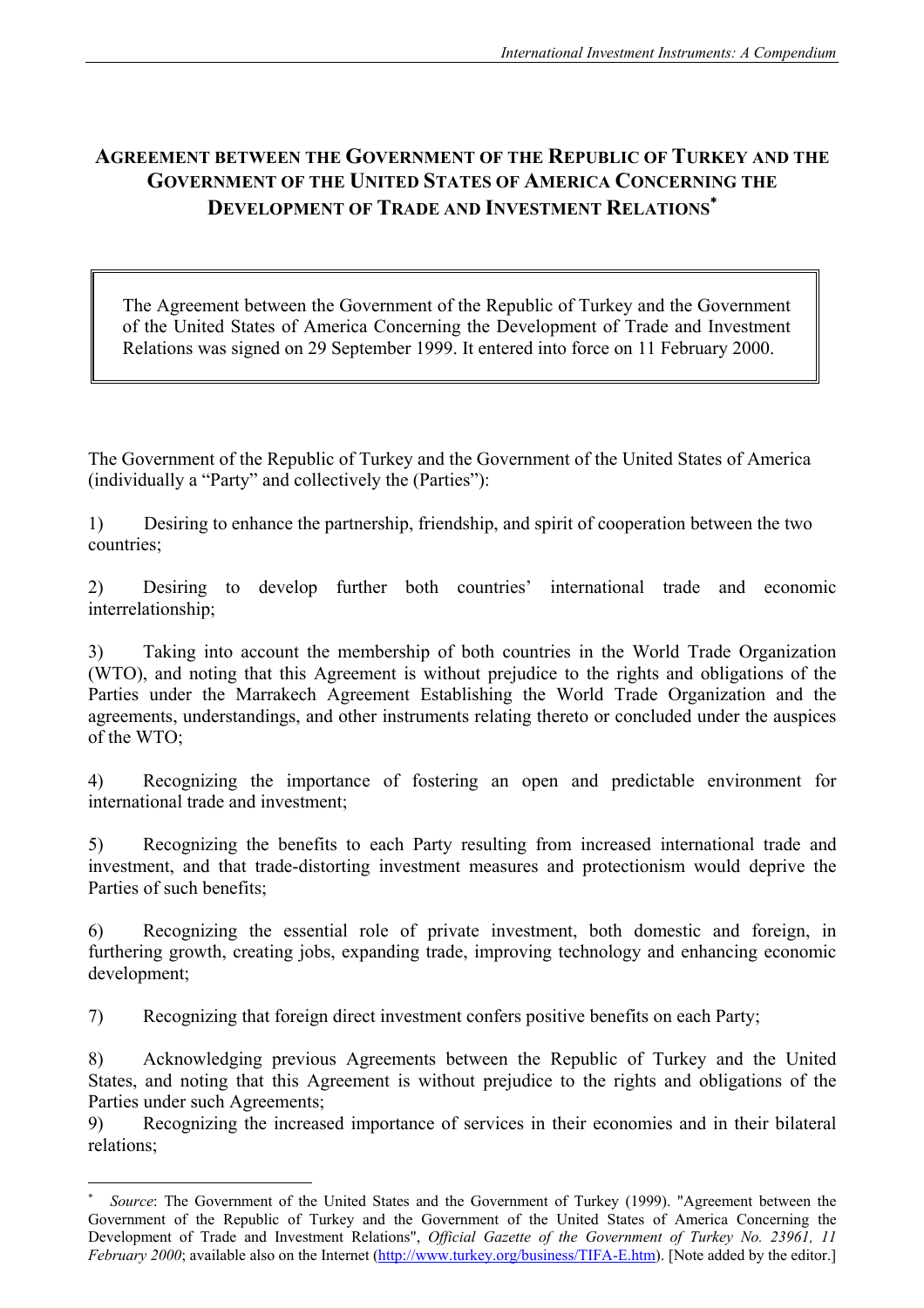10) Recognizing the need to eliminate non-tariff barriers in order to facilitate greater access to the markets of both countries;

11) Recognizing the importance of providing adequate and effective protection and enforcement of intellectual property rights and of adherence to intellectual property rights conventions;

12) Recognizing the significance to both countries' economic welfare of working toward the observance and promotion of internationally recognized core labor standards based on the principles underlying core ILO Conventions.

13) Desiring to ensure that trade and environmental policies are mutually supportive in furtherance of sustainable development;

14) Desiring to encourage and facilitate private sector contacts between the two countries;

15) Recognizing the principles set forth in the Joint Communique of the Turkey-U.S. Joint Economic Commission of October 20-21, 1998 and the Memorandum of Understanding on establishing a mechanism of commercial consultation signed in Ankara on January 28,1998;

16) Considering that it would be in their mutual interest to establish a bilateral mechanism to explore methods to liberalize trade and investment, including the negotiation of agreements to facilitate freer trade.

To this end, the Parties agree as follows:

# ARTICLE ONE

The Parties affirm their desire to expand trade in products and services consistent with the terms of this Agreement. They shall take appropriate measures to encourage and facilitate in a mutually beneficial way the exchange of goods and services and to secure favorable conditions for long-term development and diversification of trade between their respective nationals and companies.

# ARTICLE TWO

The Parties shall establish a Turkey-United States Council on Trade and Investment, "the Council," which shall be composed of representatives of both Parties. The Turkish side will be chaired by the Undersecretariat of Foreign Trade; and the U.S. side will be chaired by Office of the U.S. Trade Representative (USTR). Both Parties may be assisted by officials of other government entities as circumstances require. The Council will meet at least once a year on mutually accepted dates.

# ARTICLE THREE

The objectives of the Council are to hold consultations on specific trade and investment matters of interest to the Parties; to identify agreements appropriate for negotiation; and to identify and work toward the removal of impediments to trade and investment.